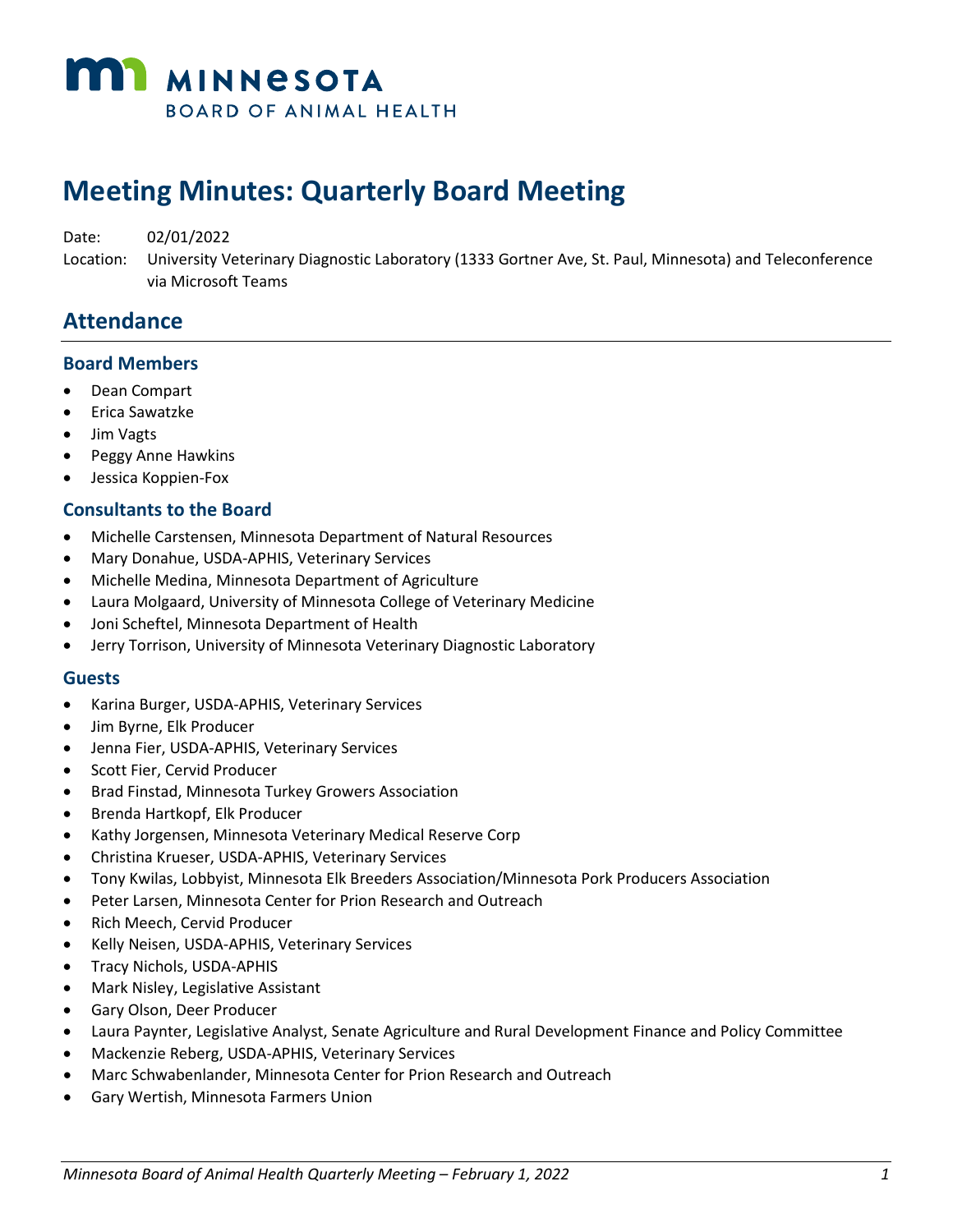#### **Staff**

- Beth Thompson
- Linda Glaser
- Dale Lauer
- Shauna Voss
- Courtney Wheeler
- Greg Suskovic
- Brian Hoefs
- Kara Schmidt
- Michael Crusan
- Erin Crider
- Annie Balghiti
- Tim Schulz
- Blia Kha
- Angela Despiegelaere
- Kayla Pierson
- Tony LaBarre
- Sue Chapman
- Addie Evans Engelke
- Michael Herrmann
- Samantha Kappel
- Myrrh-Anna Kienitz
- Jason Cater

**Call to Order/Approve Minutes and February 1 Agenda**

- Jen Hoven
- Heather Damico
- Carissa Allen
- Brad Peterson
- Lisa Ehlen
- Betsy Lempelius
- Chad Carlson
- Allison Pollock
- Laura TeBrake

Dean Compart called the meeting to order. He stated several board members are participating remotely and can hear and participate in discussions. He noted the Board missed approving the September 15, 2021, minutes at the December meeting, so he asked for a motion to approve the September minutes. Dr. Peggy Anne Hawkins made the motion, and Erica Sawatzke seconded it. A vote was taken by roll call, with all voting aye to approve the minutes.

Mr. Compart then asked for a motion to approve the minutes from the December 8, 2021, meeting. Dr. Hawkins made the motion, and Jim Vagts seconded it. Mr. Compart took a vote by roll call, and all voted aye to approve the minutes.

Mr. Compart noted the agenda would not include a USDA Update, as Dr. Schaefbauer is not able to attend the meeting. He asked for any other changes to the agenda. Hearing none, he asked for a motion to approve the agenda. Dr. Hawkins moved, and Ms. Sawatzke seconded. A vote was taken by roll call, and, with the exception of Mr. Vagts (audio issues), all voted aye to approve the agenda.

# **Legislative Update**

Michelle Medina introduced herself as the new Director of Government Relations for the Minnesota Department of Agriculture (MDA) and the Board of Animal Health. She previously served as Director of Programming at the Minnesota Farmers Union (MFU) and attended Board meetings for MFU, so she is familiar with Board activities.

Ms. Medina said this session just began yesterday. It is supposed to be a shorter session, but the legislature will be dealing with the \$7.1 billion budget surplus, which will make things interesting. There will be a mix of virtual, hybrid, and in person meetings. The first hearing for the Board and MDA will be in the House Agriculture Committee tomorrow (February 2), which will be an interim update of both agencies. Dr. Thompson will testify.

# **College of Veterinary Medicine Update**

Dr. Laura Molgaard said the University is continuing to navigate changes during the COVID-19 pandemic, noting the need for clear communication. All faculty, staff and students are required to be vaccinated. The University is examining the future of work. Some positions require in-person, on-campus activity, but some administrative staff are moving to hybrid or remote work, partially for employee retention and partially to free up office space. Dr. Molgaard noted staffing shortages continue to be an issue, leaving existing employees to pick up the extra work. Intensive recruiting efforts are ongoing.

Workforce needs extend into the veterinary field in the U.S. and in Minnesota. The newest study from the American Association of Veterinary Medical Colleges (AAVMC) shows an estimated veterinarian shortage of 13 percent. To close this gap, the College would need to graduate an additional 24 DVMs in each of the next five years. The CVM is addressing this through its VetFAST program, which focuses on bringing veterinarians into rural practice, and their partnership with South Dakota State University (Two-Plus-Two-Program), which increases enrollment by 20 students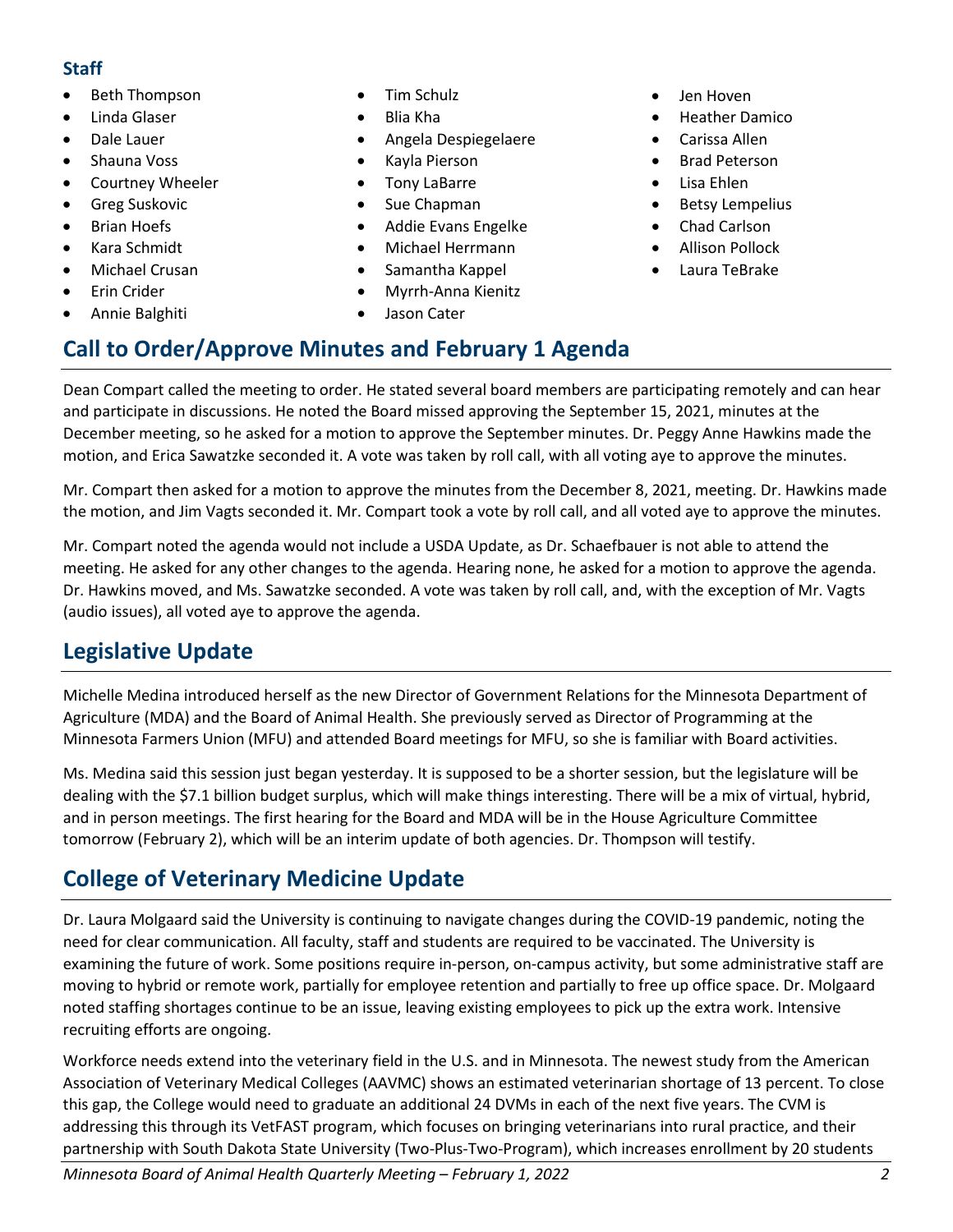per year. They continue to explore ways to meet the needs of the veterinary field and also meet accreditation requirements.

The University has proposed a 3.49 percent tuition increase. Dr. Molgaard stated the College has prioritized keeping their tuition increase below the University's proposed increase. However, inflation still exists, so an increase is required. The College is considering new tuition strategies to create greater predictability and flexibility for students.

Dr. Molgaard talked briefly about including proposals for equipment for the VDL, the Rural Agricultural Research Fund (RARF) research, and a CFANS proposal for matching funds to consolidate and modernize their animal agricultural research facilities. The College is examining the feasibility of HF2814 (CWD testing of live cervids). The Minnesota Center for Prion Research (MNPRO) is seeking \$4 million from the Legislative-Citizen Commission on Minnesota Resources (LCCMR). The College is standing with MVMA in opposing the Companion Animal Bill, and they are working with them on efforts to license Minnesota veterinary technicians.

Mr. Compart asked about the current shortage of veterinary technicians and the programs available. Dr. Molgaard said veterinary technician programs are two-year programs in Minnesota, but four-year programs are gaining traction in other areas of the country. The College is looking into the feasibility of adding this to their offerings. A four-year degree can make it easier for vet techs to advance in their careers, but it also increases student costs. Several veterinary technician programs in Minnesota have gone under in recent years, and the remaining ones are not enough to meet the demand. Those who start as veterinary technicians do not stay in the profession, so that is also a challenge. This impacts the College directly, as they employ many veterinary technicians.

Mr. Compart asked if the College needs to focus on accepting applicants from veterinary shortage areas to graduate more veterinarians who want to live in those areas. Dr. Molgaard replied that they take this into consideration but also aim to provide rural and large animal practice experiences while students are in school, so they get exposure to it. There may also need to be some changes to how rural practice is handled in certain areas to provide young veterinarians with the life-work balance they value. She acknowledged the challenge of making a rural practice economically feasible for new graduates with student debt through loan forgiveness programs.

# **CWD in the Wild Update**

Dr. Michelle Carstensen said the Department of Natural Resources (DNR) has concluded its fall CWD surveillance work. She showed a map with their six CWD surveillance areas highlighted. The DNR collected nearly 15,000 CWD samples since July 1, 2021, and 31 new cases of CWD were detected.

Dr. Carstensen gave an overview of findings in each area:

- **Beltrami County Surveillance Zone:** The DNR sampled over 1,800 deer, with no CWD detected. There will be no additional work done in this zone this winter, and the zone will probably be downsized for next fall's work. They are also working with area tribal nations, who also collected samples. They have not detected any CWD.
- **East Central Surveillance Zone:** Sampled nearly 1,400 deer, with no CWD detected. The DNR has planned no additional winter work in this area.
- **West Central Surveillance Zone:** The DNR is using a risk-based model for testing in this area. They exceeded sampling goals in one of the deer permit areas (DPAs) and are close to the goal in the other, with no CWD detected.
- **North Central Management Zone (Crow Wing Co.)**: The DNR found one CWD-positive deer, located about eight miles from the previous positive. They are issuing landowner shooting permits this winter. This was supposed to be the last year of surveillance in this area, but the DNR has now extended their surveillance efforts for another three years.
- **South Metro Management and Surveillance Zone:** The DNR collected 3,000 samples and found two new CWD positive cases: one near Chub Lake and another on the western edge of the management zone. Winter work in the area includes special hunts, landowner shooting permits, and USDA culling.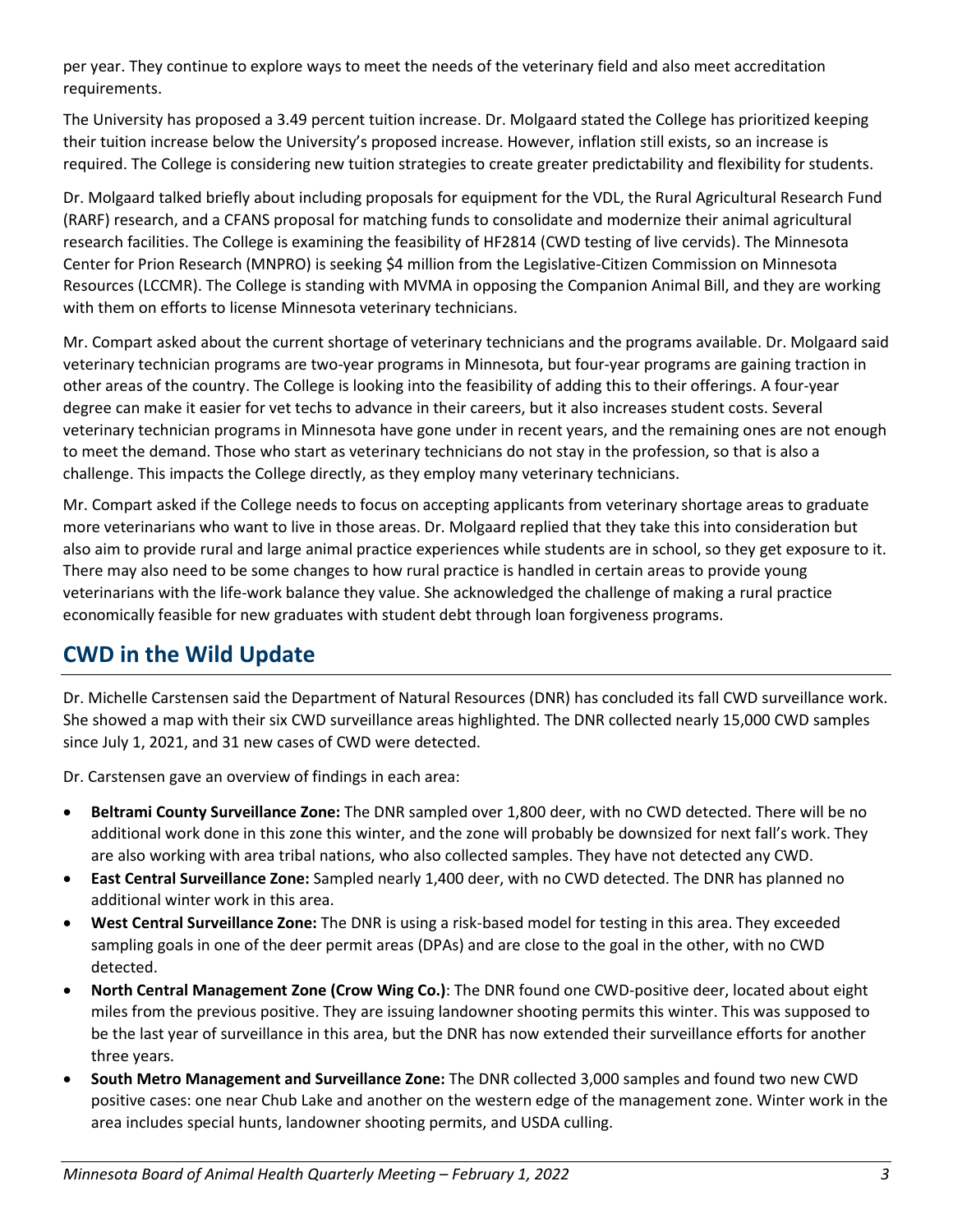• **Southeast Management and Control Zone:** Sampled about 6,000 deer, with 27 new detections around the Winona County CWD-positive farm (found in 2017) and the Preston area. The DNR held winter hunts, issued landowner shooting permits and will focus on USDA culling efforts to remove more positive animals. Dr. Carstensen noted a continuing low disease prevalence in these areas (around one percent or lower), which has been consistent over the past five years.

The DNR continued their dumpster program with 32 sites for hunter-harvested deer carcasses. She noted of the 146 CWD positive animals found in Minnesota in the last few years, only six percent of these were left on the landscape. The dumpster program aids the DNR in reducing the transmission risk of CWD prions left in the environment.

The Minnesota and North Dakota DNR also performed sampling in Polk County, after a positive case was found along the North Dakota/Minnesota border. No new positives were detected, but they will continue to do CWD surveillance in the area this fall.

Landowner shooting permits for January 22-30, 2022, were sent by mail to those who are three miles from the positive case in the North Central Management Zone and two miles from the positives in the South Metro and Southeast Management Zones. These landowners also have an opportunity to open their land for USDA culling, which will begin in two weeks and run through the end of March.

Dr. Thompson asked if the DNR tracks privately submitted CWD samples, or if there is a way to encourage more hunters to do this. Dr. Carstensen said most people send samples to Colorado State University or the Wisconsin Veterinary Diagnostic Lab. The Wisconsin lab was sending the DNR reports on privately submitted samples, but Colorado State does not do that unless a sample is positive. This makes it difficult for the DNR to track private submissions. They are looking at ways to make the submission process easier for hunters, but there is a cost to it. They also want to make it easier for hunters to collect their own samples or have someone collect it for them at a DNR office.

Ms. Sawatzke asked if the DNR works with counterparts in Wisconsin and other states to share information on CWD. Dr. Carstensen said the DNR participates in several different forums with neighboring states, including the Midwest Association of Fish and Wildlife Agencies (MAFWA) Wildlife Disease and Health Committee. They meet annually but exchange information monthly. She and her staff also attend monthly CWD calls to share CWD surveillance results and other activities.

Mr. Compart asked if the DNR knows the percentage of harvested samples that are successfully tested. Dr. Carstensen replied that the laboratory notifies them if a sample cannot be tested. This accounts for less than one percent of submitted samples.

### **Genetics and Farmed CWD Resistance Work**

Dr. Tracy Nichols, a staff scientist with the USDA's Cervid Health Program, shared information from her team's work in studying predictive genetics and CWD management in farmed white-tailed deer (WTD). Dr. Nichols first talked about the prion protein gene, which performs normal functions in the body, like cell signaling and neuroprotection. When the prion protein misfolds, it becomes pathogenic and infectious.

There are regions in the prion gene are called codons. There are several codons known to have some influence on the CWD incubation period, including codon 96. Three different sequences of codon 96 occur in WTD. Dr. Nichols stated polymorphism, or changes, at codon 96 does not confer protection from CWD. The study has seen CWD-positive farmed deer with all three polymorphisms at codon 96; however, some deer still avoid getting CWD. In high prevalence herds, they have seen animals with the GG polymorphism (has the shortest CWD incubation period of the codon 96 polymorphisms) that did not have CWD. This shows there is something else happening to keep them from getting infected.

Dr. Nichols noted genetic work with scrapie, saying while scrapie is not entirely controlled by a single gene, or monogenic, it is monogenic enough that sheep can be bred to control scrapie. This is not the case with CWD. This led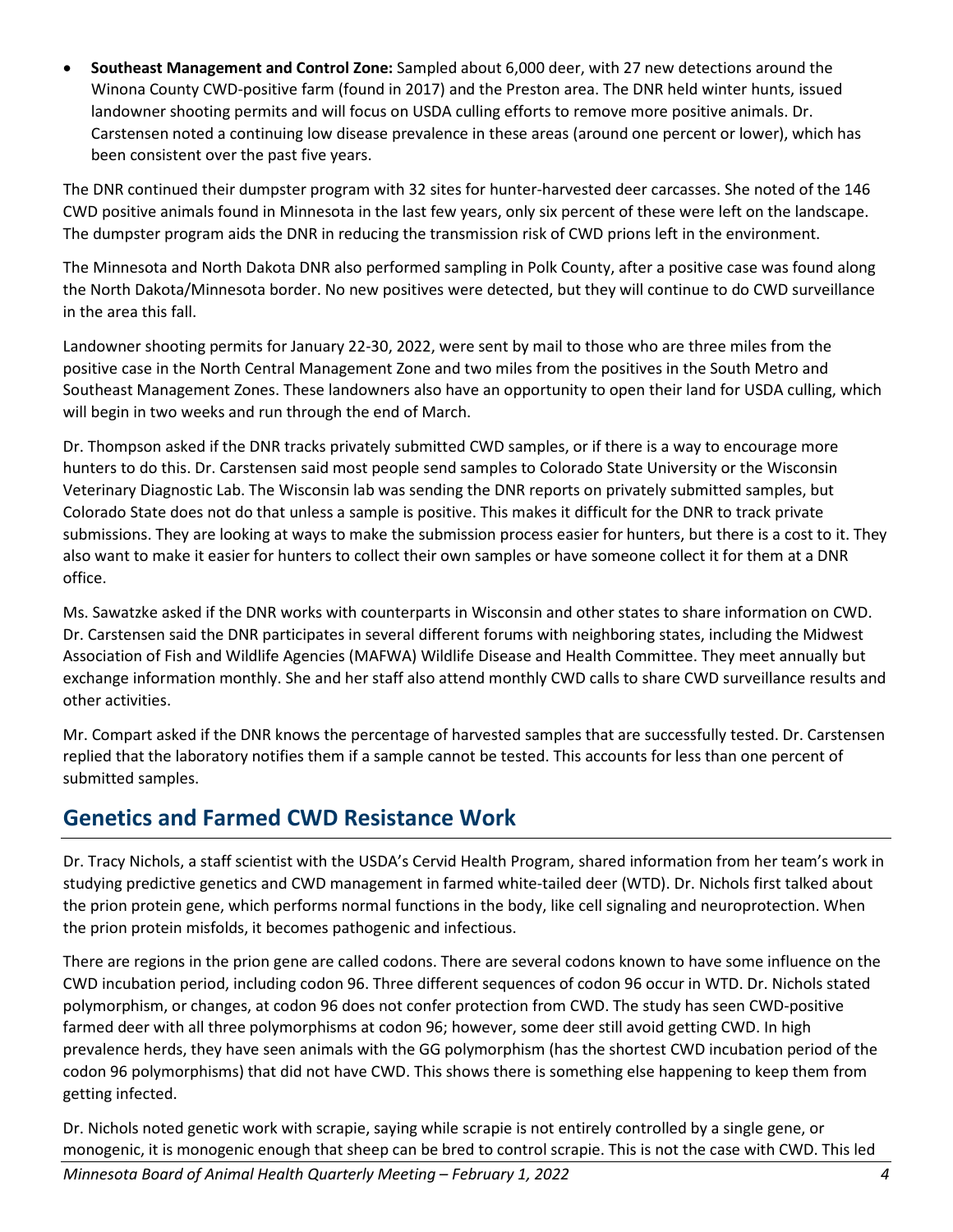to a whole genome study with geneticist Dr. Christopher Seabury (Texas A&M), to see if they could identify WTD that are highly susceptible to CWD.

Dr. Seabury had identified over 200,000 regions of interest in the farmed WTD genome that differ between animals. Dr. Nichols' team sent Dr. Seabury 807 characterized WTD samples from depopulated farms across the U.S., and he examined the positive and negative samples, comparing the data for genetic trends to train the computer to identify patterns. Dr. Seabury found more than 123,000 regions of interest related to CWD infection and used them to create a gene array. Then he ran the 807 WTD samples on the gene array and developed a breeding score called a "breeding value." What he found is that dozens of genes have a role in CWD susceptibility. While codon 96 had the greatest contribution, it has less than a five percent genetic contribution to the whole. Susceptibility is also easily passed from one generation to the next.

Next, they performed a blinded validation of their CWD genetic prediction. Dr. Seabury received 700 additional blind WTD samples to determine how well his breeding values could predict which animals had CWD. This was not an attempt at diagnostics; it was a tool to see if their research was on the right track. They found that his data could predict which deer had CWD with greater than 82 percent accuracy. She noted this percentage is likely higher because some deer with poor breeding values may not have had a chance to get CWD prior to depopulation.

Dr. Nichols showed a graph of the distribution of directly estimated breeding values, which showed a scale of genomically estimated breeding values (-0.45 to 7) and the number of WTD from the sample group found to be at each value. The graph also indicated a "cutoff value" (around -0.05), where animals with values to the right of the cutoff were more likely to have CWD, while animals with values to the left of it were less likely to have CWD. When applying this information to CWD prevention, animals with a higher breeding value should be removed from the herd, while animals with lower breeding values should be selectively bred. Dr. Nichols noted that animals with breeding values near the cutoff value should be avoided, as these animals would still have a CWD susceptibility risk.

Herds containing minimally susceptible deer may be able to survive a CWD introduction, though it's unclear if there is a CWD prevalence threshold in which even the genetically "better" deer cannot avoid infection. Study on this is underway.

Dr. Seabury worked with the North American Deer Registry to produce a commercially available array for predictive genetics on individual animals. The 50,000 gene array uses Allflex DNA ear punch samples. It costs \$75 per animal, and over 11,000 animals have had their predictive genetics done since the array became available in summer 2021.

Dr. Hawkins asked what characteristics (racks, resistance to other diseases) might be affected by breeding WTD that are genetically less likely to develop CWD. Dr. Nichols said they are still in the infancy of their research, but there do not seem to be any physical characteristics specific to these genetics, and whether these genetics affect a WTD's resistance to diseases is yet unknown.

Mrs. Brenda Hartkopf asked if similar research is being done with other species. Dr. Nichols said in 2021, they were able to establish funding for this same type of research in elk. Dr. Seabury is working on developing an array for elk, and then they will start running the predictions. Mrs. Hartkopf asked where they will get the samples for research. Dr. Nichols said they do not have many elk samples, but they have partnered with farms in Canada to provide characterized samples, as needed.

Dr. Thompson asked for an update on the validation of RT-QuIC. Dr. Nichols stated the USDA started the validation process to develop a standardized protocol for RT-QuIC, focusing on rectal biopsy samples first. They completed this work, and the Agricultural Research Service is writing the paper on rectal biopsy. Once it is submitted, USDA will share the protocol with five National Animal Health Laboratory Network (NAHLN) labs for a cross-lab study. They hope to be finished with validation of rectal biopsy within a year. Studies on medial retropharyngeal lymph nodes have begun but will take longer to complete.

Mr. Compart asked if other researchers have approaches to live animal testing that might work better than RT-QuIC. Dr. Nichols said every lab is working on different angles in their research. However, when it comes to regulatory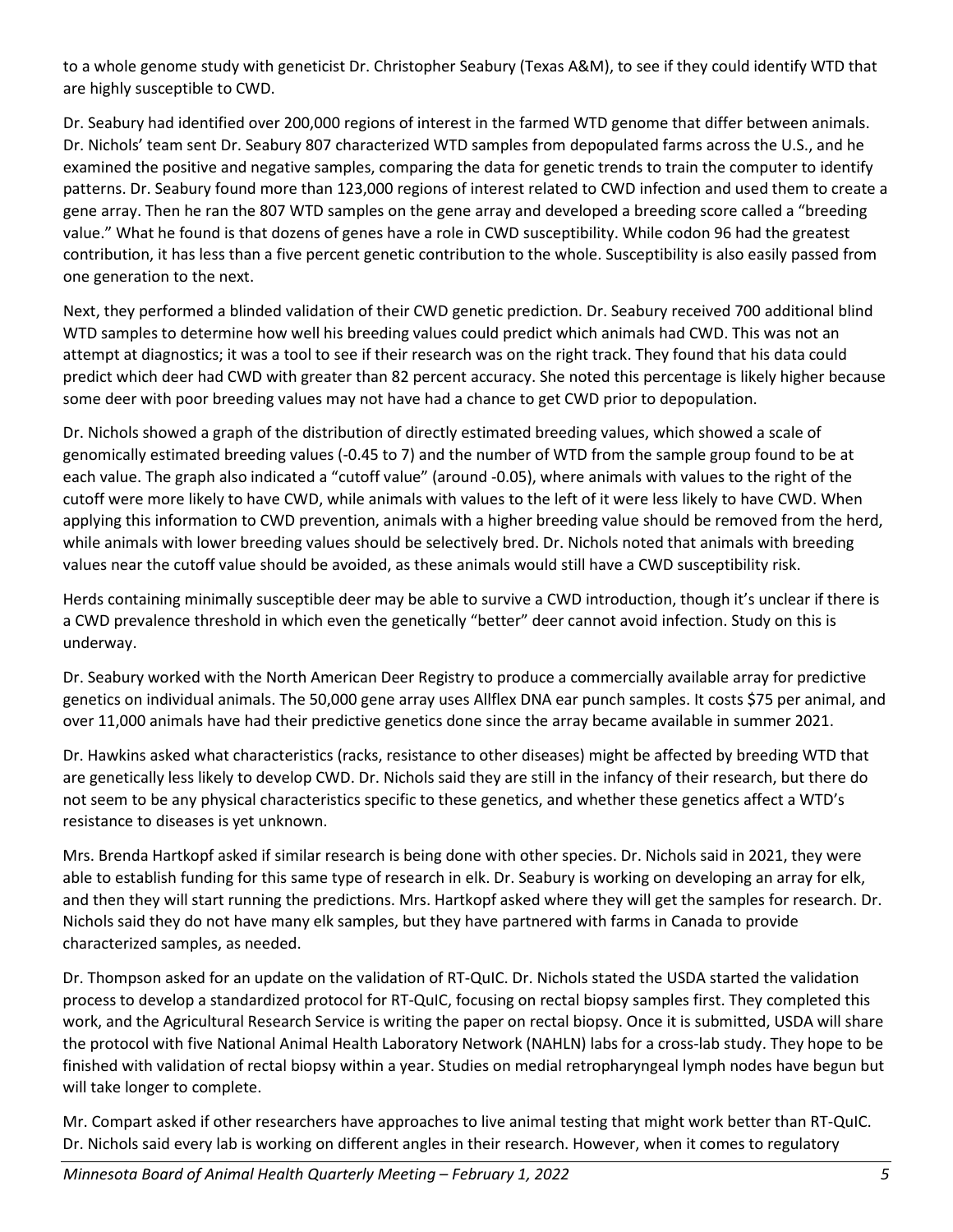diagnostics, every NAHLN lab must follow the same protocols for consistency. When developing diagnostics for new sample types like feces, many labs are researching this, but the key is who will get their test optimized to work best. Then, the USDA will have to go through the validation process and decide if it should be used as a testing protocol in NAHLN laboratories.

Mr. Compart asked if spontaneous spongiform encephalopathy occurs. Dr. Nichols stated this has been seen in humans and cattle, but it is uncertain if it happens in WTD. There have been instances of single animals in a closed herd testing CWD positive, but the USDA research program requires submission of fresh samples. When this has happened, the producers have not been in the USDA program, and the USDA has not been able to get fresh samples for research.

Mr. Compart asked if outside factors, such as being moved to a new farm, exposed to a new insect load, being vaccinated, etc., could cause a spontaneous infection. Dr. Nichols said it is possible outside factors could make an animal more susceptible, but susceptibility also could be in the animal's genetics. This needs more study.

Gary Olson asked about Dr. Nichols' findings in her research on CWD prion movement and grass feeding. She said she had thought disease would be taken up into the stem and leaves, but she found it did not. This may depend on the soil constituents, but there is more research to be done. She has passed her data on to Dr. Rodrigo Morales at the University of Texas to incorporate their findings into a paper.

## **Farmed Cervidae Update**

Dr. Linda Glaser showed a map of the state's 233 registered cervid herds, of which 149 contain white-tailed deer (WTD). She then gave an update on the Beltrami County CWD-positive herd investigation. The Kanabec County herd that sold animals to the Beltrami County herd was recently depopulated. The Board worked with the USDA to provide indemnity funds for the herd, and it was put down in November. All the animals were sampled and tested, and results came back last week as CWD not detected. Three herds remain quarantined: one herd each in Hennepin (provided animals to the Beltrami Co. herd) and Dakota Counties (bought animals from the Hennepin Co. herd) were exposed to CWD. If CWD is not detected on either farm by October 2022, which will be five years since their last exposure, their quarantines will be released. The Winona County herd has been appraised and is requesting indemnity. The USDA is waiting for their budget to be finalized before deciding on herd indemnity funding.

The Mille Lacs County WTD herd owner who had his herd registration cancelled in 2021 was court ordered to depopulate his herd by April 1, 2022. Instead, he sold some of his animals to two farmed cervid herd owners. A hearing for contempt of court order was held on January 21, during which the court ordered him to put down his remaining four animals on February 4, 2022. Field staff will be accompanied by a DNR conservation officer and the local sheriff to collect CWD samples from these animals.

Dr. Glaser said the DNR and Board's shared farmed WTD database went live today, and the last of the farmed WTD data was transferred this morning. Both the DNR and the Board will be working in the system to keep records updated. Th[e legislative report on progress on the Board and DNR's concurrent authority over farmed WTD](https://files.dnr.state.mn.us/aboutdnr/reports/legislative/2022/concurrent-authority-legislative-report-farmed-deer.pdf) was released this morning and is posted on the DNR's website. Both agencies continue to work on outlining program responsibilities (inspections, testing, etc.) and updating their Memorandum of Understanding (MOU).

There are two bills regarding farmed cervid legislation. HF 2814 includes testing the soil of CWD infected premises before any sale or transfer of the property. It also requires that the owner record any information on the CWD infected premises with the county recorder of titles. In addition, the bill requires all WTD herd owners to test each animal with RT-QuIC and report results to the Board by October 1, 2022. Positive results would require additional testing, including post-mortem testing. SF 2595 orders the Board to discontinue registration of new farmed WTD herds and not allow movement of farmed WTD unless it is to slaughter. Herd owners would not be allowed to import farmed WTD from other cervid herds. The bill also outlines a voluntary buyout of farmed WTD herds, though no funding amounts or sources have been determined for this.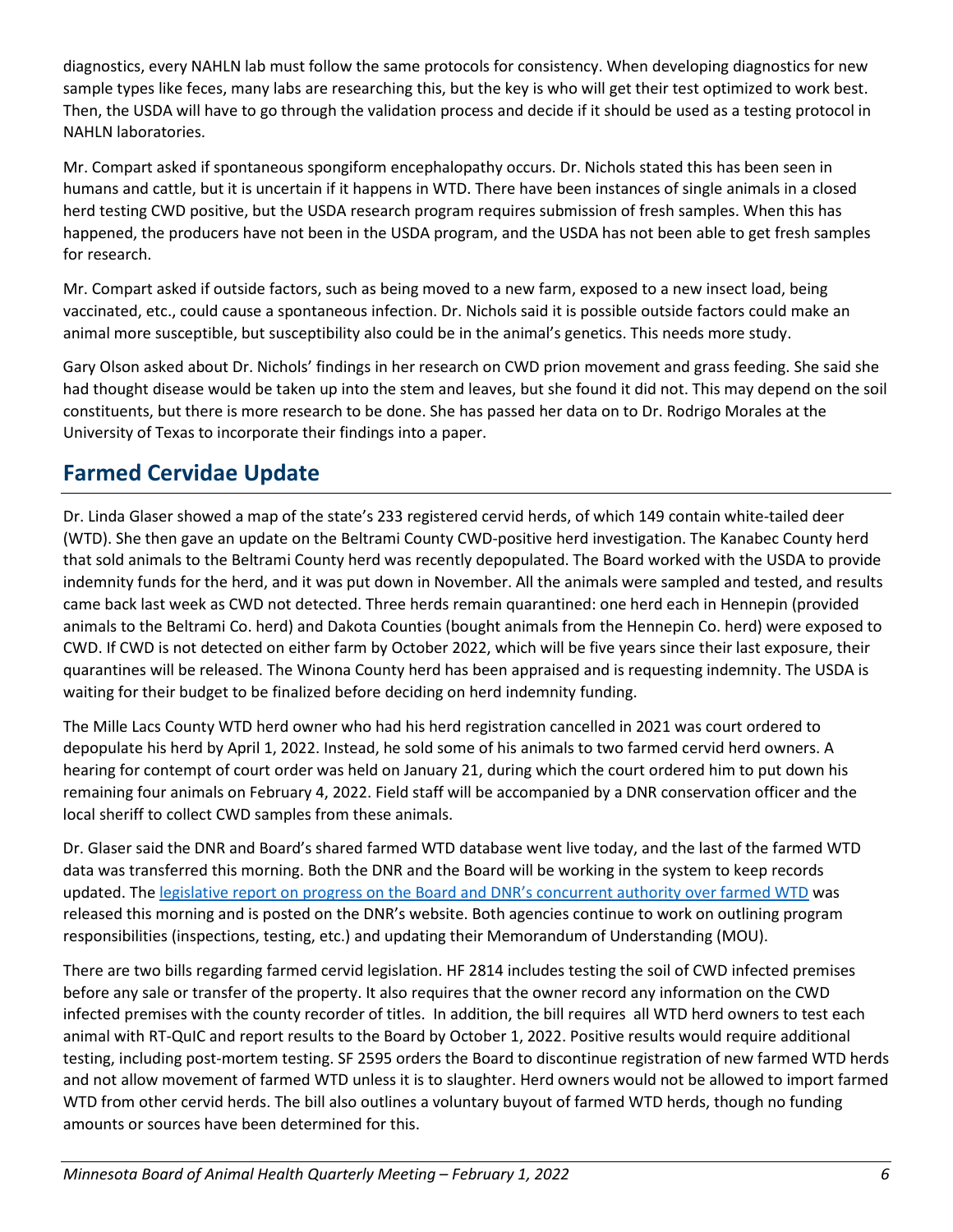Mr. Compart asked how many animals the Winona County herd owner has had CWD tested. Dr. Glaser said since the herd has been quarantined, the owner has tested 46 animals, with no CWD detected. There are 100 to 120 animals remaining in the herd.

Mr. Olson asked how many of the WTD in the 149 registered farmed WTD herds are in commercial herds. Dr. Glaser said the number of WTD herds includes any herd with WTD. About 20 of those are mixed species. Over half of the herds with only WTD have been labeled as hobbyist, meaning they cannot have animals for monetary gain and cannot have multiple species in the herd. Mr. Olson asked when the numbers were pulled, and Dr. Glaser replied they were pulled last week. Herd owners had until January 31 to report their fawn counts, so the numbers will fluctuate. She noted the Board is seeing a definite decline in the number of farmed cervids and the total number of herds.

# **Board of Animal Health Update**

Dr. Beth Thompson stated she will be testifying at the House Agriculture, Finance and Policy Committee hearing tomorrow, giving an overview of Board activities and programs, including CWD and other diseases the Board dealt with in 2021 and is preparing for this year.

Dr. Dustin Oedekoven, South Dakota's state veterinarian, is taking a new position with the National Pork Board. This will leave Dr. Thompson as the senior state animal health official in the Midwest. The National Assembly of State Animal Health Officials (NASAHO) shows a 40 percent turnover in state animal health officials in the last two years. Dr. Thompson stated there is a lot of work ahead, and changes are affecting agriculture in the public and private sectors.

Dr. Thompson gave a brief overview of which agencies the Board partners with on various animal health issues, including zoonotic diseases (MDH), CWD (DNR), agricultural marketing (Department of Agriculture), wild waterfowl (DNR), and animal welfare. Animal welfare cases are handled by local law enforcement and the Minnesota Federated Humane Societies.

# **HPAI: Biosecurity from a Producer's Perspective**

Ms. Erica Sawatzke introduced herself as a sixth-generation turkey, corn and soybean farmer. For many years, they were a breeder turkey farm that sold eggs to hatcheries. With changes to their family and the industry, they decided to switch to raising market turkeys. This allows them to have fewer employees and less traffic on the farm.

They begin each day wearing clean clothes and shoes that stay on the farm. Their employees park in a designated area and have shoes they leave at the farm to change into before starting work. Ms. Sawatzke shared a photo of their barn's Danish entry system. One enters on the dirty side, where they remove coats and outside shoes and use hand sanitizer. Then they put on barn boots and coveralls and enter the clean side of the barn. A two-by-four board on the floor marks the line of separation between the clean and dirty sides.

Ms. Sawatzke discussed additional biosecurity measures they have on their farm. They have a traffic log for all farm visitors, which involves verifying they have not been to other poultry or hog barns in the last 12 hours. They also place mouse bait stations every 30 feet in the barns, take down any bird nests, and use a specific skid loader and bucket to remove any daily mortalities, which are composted on site. The area around the barns is called the perimeter buffer area, which they keep clear of clutter and mow to prevent shelter for wild animals or rodents. They close any holes in the barn immediately and pick up any feed spills to avoid attracting wild birds. All barns have "No Entrance" signs.

Ms. Sawatzke described the routine farm traffic, including feed, bedding, poult, and supply deliveries. None of these delivery drivers have access to the barns. Poult delivery drivers wear clean coveralls and boots. Supplies are delivered to the end of the driveway. She noted feed and bedding trucks come with a full load and are not stopping at other farms before or after coming to their farm.

Spring is an important time to keep up biosecurity practices. It may be annoying to get into the barn and then realize you forgot a tool, but it's crucial to follow the Danish entry procedure to keep disease out. Make sure all employees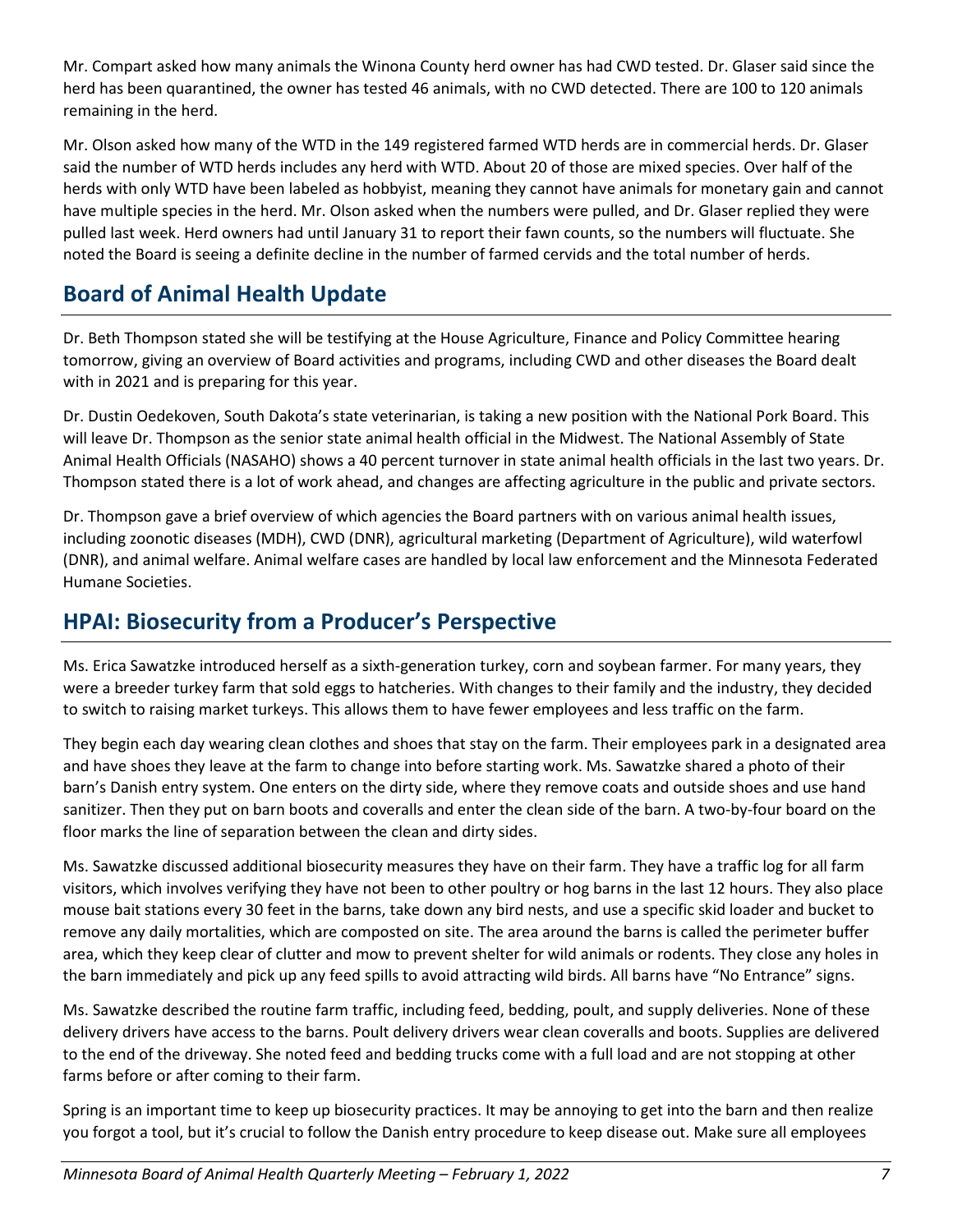understand the farm's biosecurity plan. Ms. Sawatzke added she kept her employee informed on the H6N1 LPAI situation in 2021. She stressed having a good relationship with your veterinarian. When your flock seems "off," discuss it with your vet. In 2015, they also had testing swab kits on hand, so it may be convenient to have some of those on hand this spring.

Ms. Sawatzke stated the USDA is not doing wild bird surveillance for HPAI in the Midwest, but she hopes that will change. She thinks producers need to operate as if HPAI introduction is always a possibility. Producers should be aware of their landscape and potential risks for infection. She also recommended all producers update their contact information with the Minnesota Turkey Growers Association (MTGA), as they send out the Board's Disease Alerts to producers.

Mr. Compart asked where their supply deliveries are left. Ms. Sawatzke said they are delivered on a pallet, which they take off the truck with their skid loader.

Dr. Thompson thanked Ms. Sawatzke for her presentation and suggested other Board members discuss their operations at future board meetings. Mr. Compart agreed.

### **LPAI/HPAI Updates**

Dr. Dale Lauer began with an update on the H5N3 LPAI outbreak, which was identified on two commercial turkey premises. Flocks on both premises have been depopulated, and all surveillance testing has come back negative. They have completed virus elimination activities, and environmental testing results are pending from the National Veterinary Services Laboratory (NVSL).

The Emergency Disease Management Committee (EDMC) met on January 28. The group received updates on H5N3 LPAI and progress in finalizing the Minnesota H5/H7 LPAI Response Plan. Some of the veterinarians on the EDMC are in the process of creating a controlled marketing plan for eggs and egg products. The EDMC also discussed the communications plan used during the recent LPAI outbreak, and it will be updated based on the feedback received. The USDA sent comments on their review of the Minnesota Plan, and the Board is incorporating these comments into the plan and will share the updates with the EDMC for their review.

Dr. Lauer then gave an update on the current H5 Highly Pathogenic Avian Influenza (HPAI) global outbreak. He showed a world map indicating HPAI cases as of Spring 2021. Numerous outbreaks occurred throughout Europe and Asia, and H5 was consistent. He then showed a map from Fall 2021, indicating more HPAI cases in the UK, Russia, South Korea, and Japan. Europe had outbreaks in both wild and domestic birds. Migratory patterns cross over the Atlantic and Pacific Oceans. In 2015, HPAI came to the U.S. over the Pacific by Alaska and British Columbia. This year, the virus appears to have come across the Atlantic Ocean into the North America Atlantic Flyway, with the first H5N1 detection in Newfoundland on December 20, 2021. Surveillance in the U.S. detected cases in hunter harvested wild birds in South and North Carolina and, last week, in Virginia.

Dr. Lauer showed a map of the U.S. migratory flyways. With H5N1 moving in wild birds and the spring migration beginning, USDA Wildlife Services will soon expand its HPAI surveillance into all U.S. flyways. The Board has an agreement with the industry for an early warning notification policy based on surveillance and research testing. Industry will report any mortality or drops in egg production to the Board. The EDMC members have spent much of their time on preparedness activities in the event HPAI is introduced to the state.

Dr. Lauer gave a summary of the highest risks for HPAI spread as identified in the USDA epidemiological report from the 2015 HPAI outbreak. These include workers or visitors who enter poultry buildings or who have contact with poultry, shared equipment and crews, entry of wild birds into barns, and procedures for disposal of dead birds. These should be the highest priority in each poultry site's biosecurity plan. The Board and University of Minnesota Extension are working on promoting this messaging to poultry producers.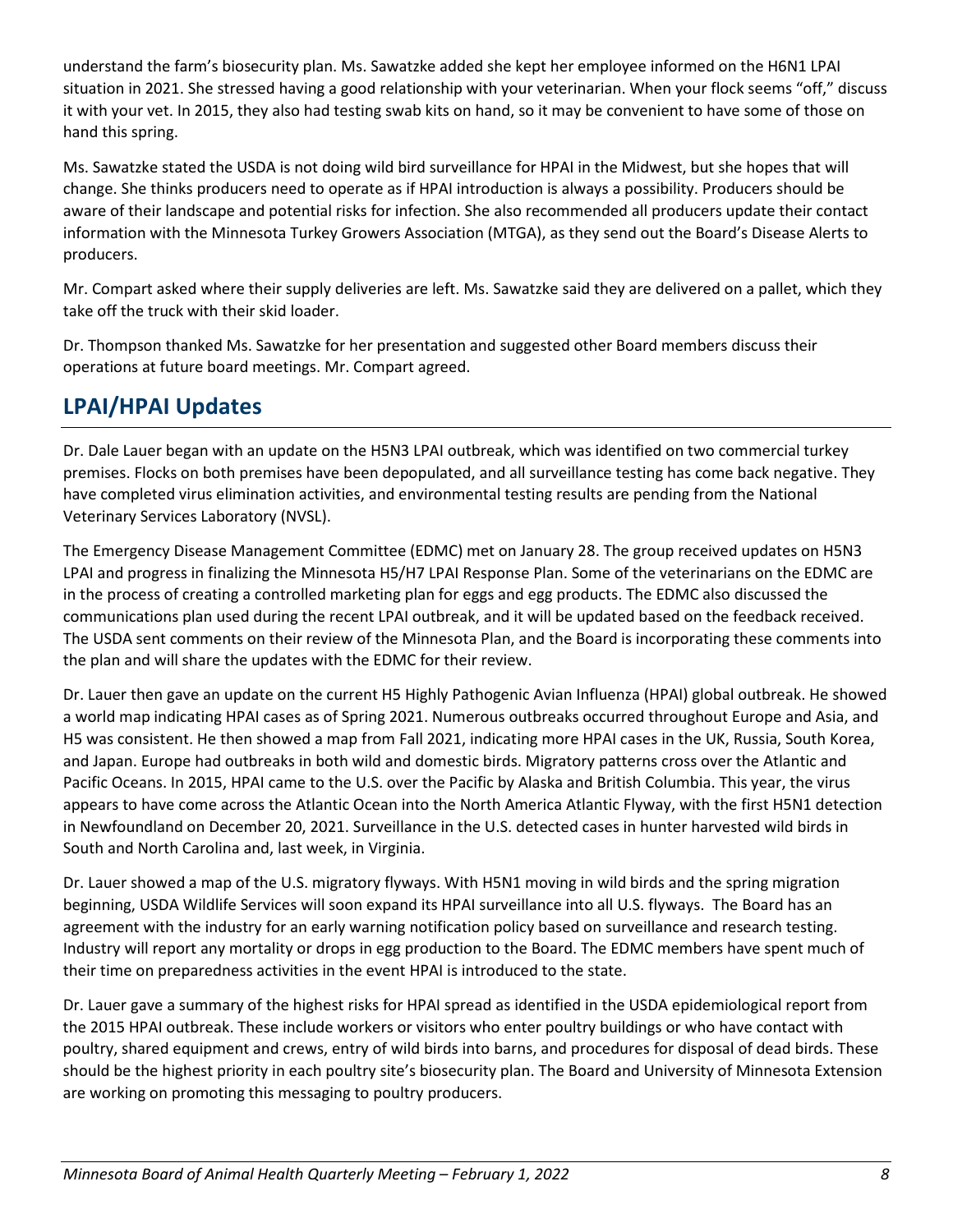# **Veterinary Diagnostic Laboratory Update**

Dr. Jerry Torrison reviewed the Veterinary Diagnostic Laboratory's (VDL's) avian influenza preparedness activities. Samples can be tested in coordination with the Board at either the MPTL or the VDL, depending on the location of the premises. They expect plans to be subject to adjustments. The MPTL can run 600 tests per day, with suggested run times of 8:00 a.m. to noon. Weekend testing could be available during an active outbreak. Six technicians are certified to run the tests, and three National Guard personnel are also trained to step in as needed. The VDL can run 180 tests per day without disruption to other disease testing, and 5,000 tests with some disruption. Weekend testing is available, with 17 technicians certified to run tests. Dr. Torrison the MPTL and VDL are expected to meet the state's needs should an influenza outbreak occur.

Dr. Torrison gave an update on VDL COVID-19 operations. All VDL employees are considered essential workers, and the leadership surveyed staff on the changes implemented. A large majority (93.8 percent) feel safe with COVID precautions in place. Most staff found places to take breaks and were not overwhelmed because coworkers continued to work from home. The VDL has provided three different kinds of N95 masks, though they do not work for everyone. The VDL cannot require N95 masks. They also have offered to make home test kits available to employees.

The VDL recently received grant awards from the National Animal Health Laboratory Network (NAHLN) for upgrades to their online submission system, ASF sample submission training, and an ASF PCR negative cohort with Iowa State University and South Dakota State University. They also received NAHLN National Animal Disease Preparedness and Response (NADPRP) funding for a University of Minnesota/Ohio State University study in the Dominican Republic and a Southeast Asian country on how to incorporate more field-based testing into ASF surveillance, control and potentially virus elimination.

The VDL is requesting funding related to equipment, including for the back end of the PCR testing process, genomic sequencing, and RT-QuIC, in anticipation of USDA validation of the test.

### **Companion Animal Advisory Task Force Update**

Dr. Courtney Wheeler stated the Board approved the formation of the task force at the December meeting. The task force will assemble a group of companion animal experts to identify concerns from Minnesota veterinarians, identify zoonotic and vector-borne diseases of the highest concern, and review import requirements for dogs and cats.

Dr. Wheeler showed a list of established task force members. There are still seven vacant positions. She has contacted individuals to fill these spots and hopes to have all members in place by the end of the week. The task force will meet quarterly and will begin by discussing interstate movement and importation of animals.

### **Minnesota Department of Health/COVID-19 Update**

Dr. Joni Scheftel stated Minnesota no longer has the highest transmission rate among Midwestern states. The Omicron variant now accounts for over 99 percent of sequenced isolates. She noted case counts have been falling in the last few days. The numbers did not include at-home tests or those living with a COVID-positive person who did not get tested.

Dr. Scheftel displayed a chart of weekly COVID positivity rates through January 15, showing over one out of five people who were tested between January 1 and January 15 were positive. Young families and parents currently are experiencing the highest infection rates.

More than 64 percent of Minnesotans have completed their vaccination series, and Minnesota has one of the highest rates of booster vaccinations in the U.S. Over nine million boosters have been given in the state with no serious consequences.